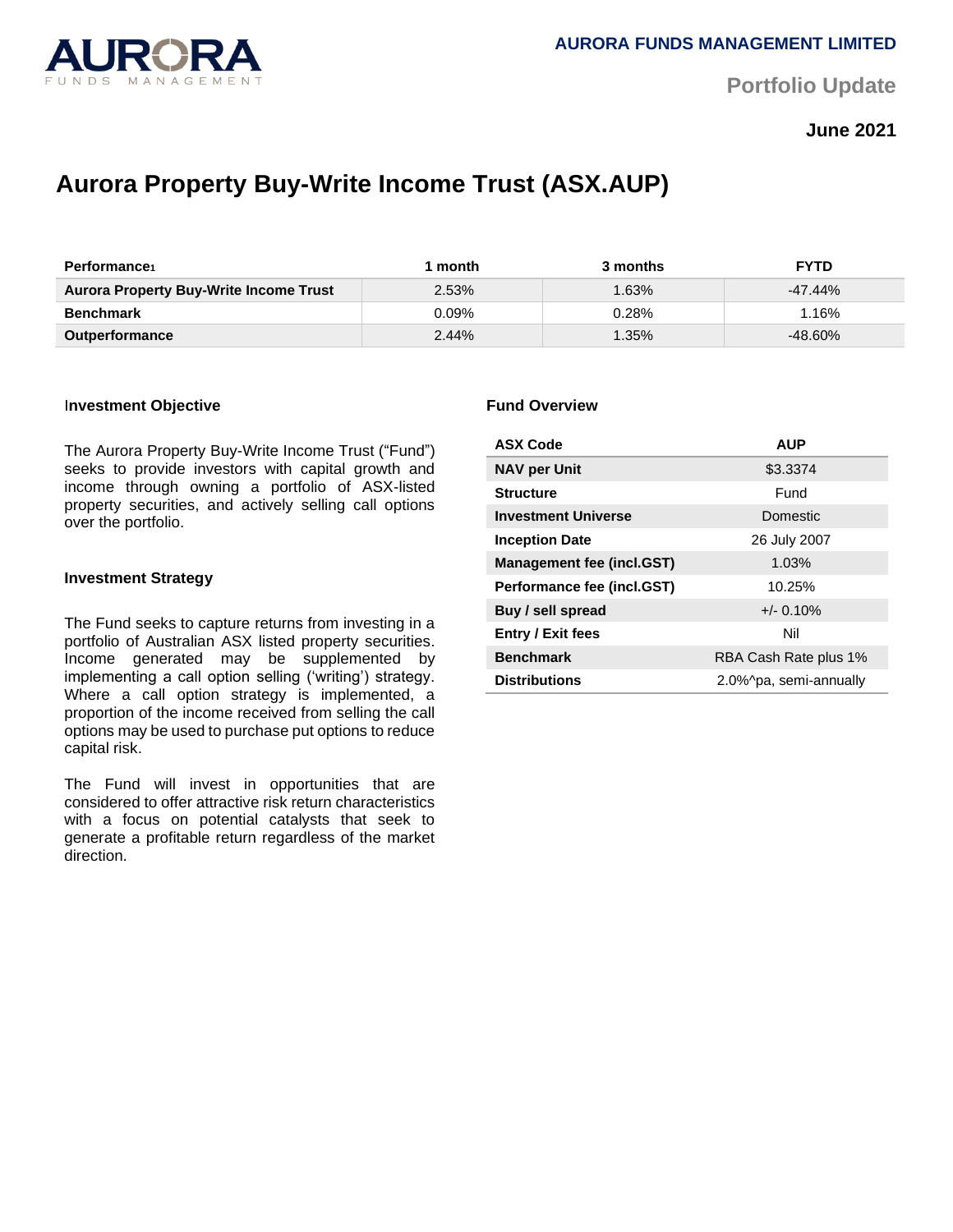

**Portfolio Update** 

**June 2021**

# **Fund Update**

AUP requested a voluntary suspension on April 2<sup>nd</sup> due to reasons outlined below. Aurora is currently working with the ASX to have AUP's suspension lifted a soon as possible.

The Fund provides the following information pursuant to ASX Listing Rule 17.2:

- The request for Voluntary Suspension relates to the effects of the COVID-19 pandemic on AUP, including the Disclaimer of Auditor's Opinion in the Annual Report for RNY Property Trust (ASX: RNY) and the ASX's investigation on that matter;
- As stated in AUP's financial statements for the half year ended 31 December 2019, the Fund owns 67.15% of the units in RNY and has extended subordinated debt to US entities in the RNY group;
- It is expected that the Voluntary Suspension will be ended once the ASX has concluded its investigations, as mentioned above; and
- Aurora is not aware of any reason why the Voluntary Suspension should not be granted.

# **RNY Property Trust**

Aurora Funds Management Limited (Aurora), in its capacity as the responsible entity of the Aurora Property Buy Write Income Trust, Aurora Fortitude Absolute Return Fund, Aurora Global Income Trust and the Aurora Dividend Income Trust (Fund(s)), provides the following update in relation to the RNY Property Trust (RNY).

RNY has been suspended from trading on the Australian Securities Exchange (ASX) since 1 April 2019, due to delays experienced in finalising its audited financial statements for the year ended 31 December 2018 and half year ended 30 June 2019, followed by the Audit Disclaimer Opinion issued in relation to the year ended 31 December 2019. Aurora understands that RNY is due to release its Audit Reviewed financial statements for the half year ended 30 June 2020. In the event a clear audit review statement is issued, Aurora understands that RNY will then be in a position to apply for recommencement of trading on the ASX.

On 23 September 2019, RNY announced it had completed an independent valuation of its 5 commercial office properties in the New York tri-state area, resulting in a 16% uplift on previous valuations and a material uplift in RNY's Net Tangible Asset (NTA) backing. Given RNY's suspension from trading on the ASX, there was no actively traded market available for Aurora to determine the market value for RNY's securities. As such, the independent valuation obtained by RNY was considered the most appropriate basis on which to determine the carrying value of RNY, with Aurora's direct investments being carried at a small discount to RNY's improved NTA.

On 29 June 2020, Keybridge Capital Limited (Keybridge) announced its intention to make an off-market all scrip takeover bid for RNY at an implied offer price of \$0.011 per RNY unit1 (Keybridge Offer), with its Bidder's Statement being dispatched on 28 August 2020. On 28 September 2020, Keybridge issued a substantial holder notice stating it had acquired a relevant interest of 1.01% in RNY (from parties other than Aurora) through acceptances into the Keybridge Offer. Aurora has also elected to accept a portion of its Funds holdings into the Keybridge Offer. Consistent with its previous "truth in takeovers" statement, Aurora has limited its acceptances into the Keybridge Offer at 41,450,000 RNY units.

As a consequence of the acceptances into the Keybridge Offer, the implied offer price of \$0.011 per RNY unit is now the most readily observable price for RNY securities. As such, this has resulted in the carrying value of Aurora's direct investments in RNY being reduced from \$0.044 to \$0.011 per RNY unit, across its various Funds.

On 20 January 2021, Huntley Management Limited (Huntley), as responsible entity of RNY, announced that unitholders had passed a resolution to remove RNY from the Official List of the ASX. As a consequence of RNY's voting results, RNY was removed from the Official List of the ASX on 25 January 2021.